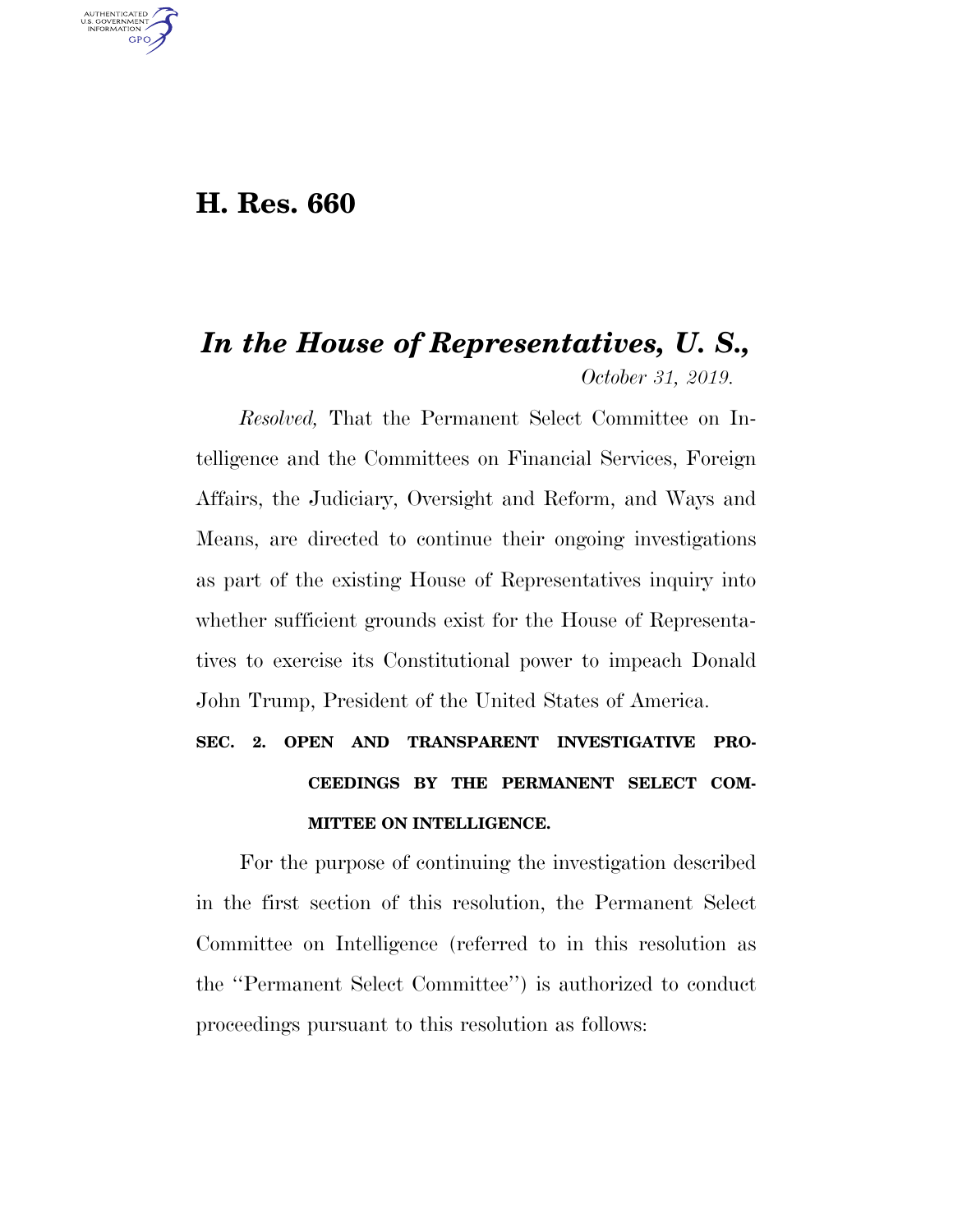(1) The chair of the Permanent Select Committee shall designate an open hearing or hearings pursuant to this section.

 $(2)$  Notwithstanding clause  $2(j)(2)$  of rule XI of the Rules of the House of Representatives, upon recognition by the chair for such purpose under this paragraph during any hearing designated pursuant to paragraph (1), the chair and ranking minority member of the Permanent Select Committee shall be permitted to question witnesses for equal specified periods of longer than five minutes, as determined by the chair. The time available for each period of questioning under this paragraph shall be equal for the chair and the ranking minority member. The chair may confer recognition for multiple periods of such questioning, but each period of questioning shall not exceed 90 minutes in the aggregate. Only the chair and ranking minority member, or a Permanent Select Committee employee if yielded to by the chair or ranking minority member, may question witnesses during such periods of questioning. At the conclusion of questioning pursuant to this paragraph, the committee shall proceed with questioning under the five-minute rule pursuant to clause  $2(j)(2)(A)$  of rule XI.

(3) To allow for full evaluation of minority witness requests, the ranking minority member may submit to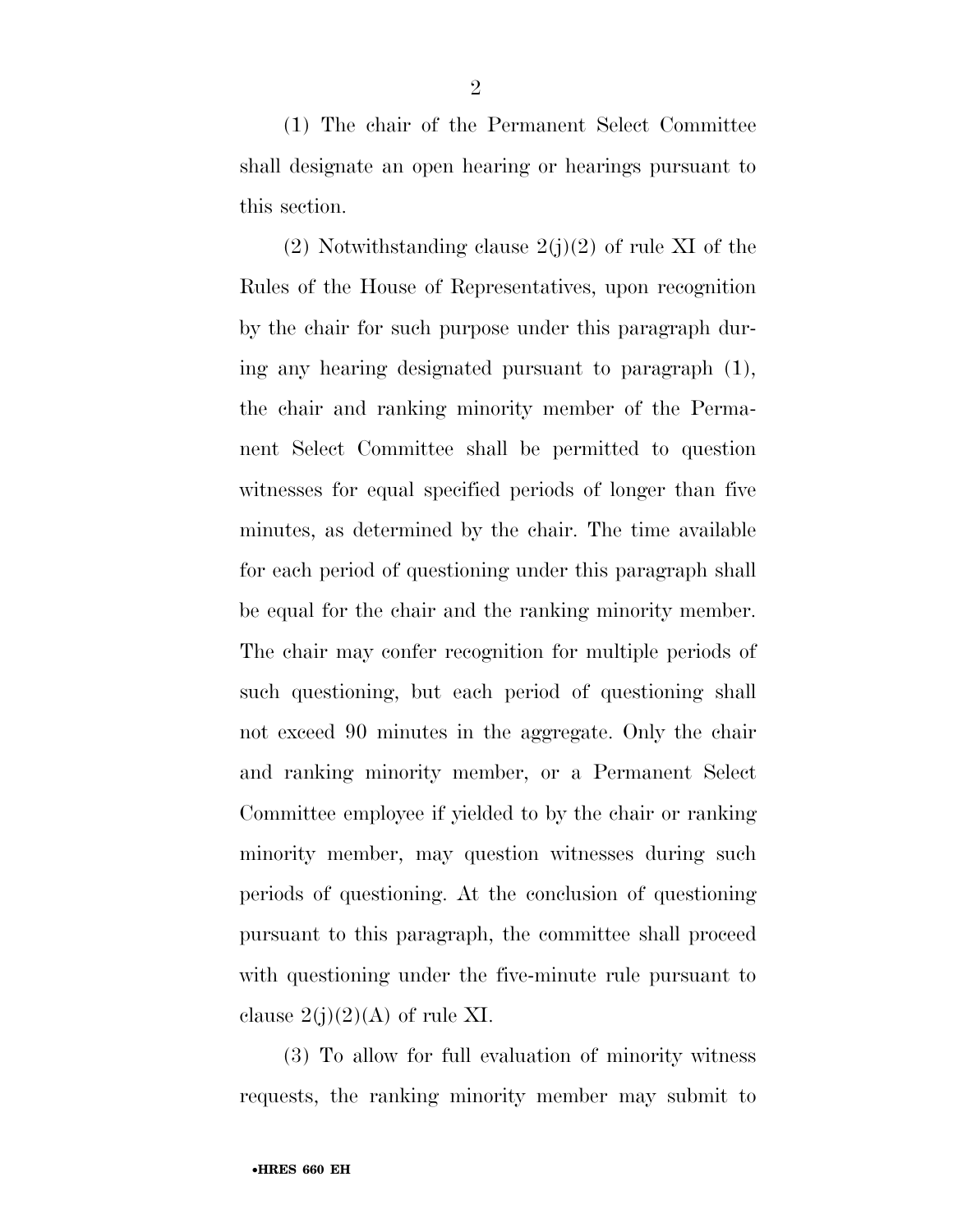the chair, in writing, any requests for witness testimony relevant to the investigation described in the first section of this resolution within 72 hours after notice is given for the first hearing designated pursuant to paragraph (1). Any such request shall be accompanied by a detailed written justification of the relevance of the testimony of each requested witness to the investigation described in the first section of this resolution.

 $(4)(A)$  The ranking minority member of the Permanent Select Committee is authorized, with the concurrence of the chair, to require, as deemed necessary to the investigation—

(i) by subpoena or otherwise—

(I) the attendance and testimony of any person (including at a taking of a deposition); and

(II) the production of books, records, correspondence, memoranda, papers, and documents; and

(ii) by interrogatory, the furnishing of information.

(B) In the case that the chair declines to concur in a proposed action of the ranking minority member pursuant to subparagraph (A), the ranking minority member shall have the right to refer to the committee for de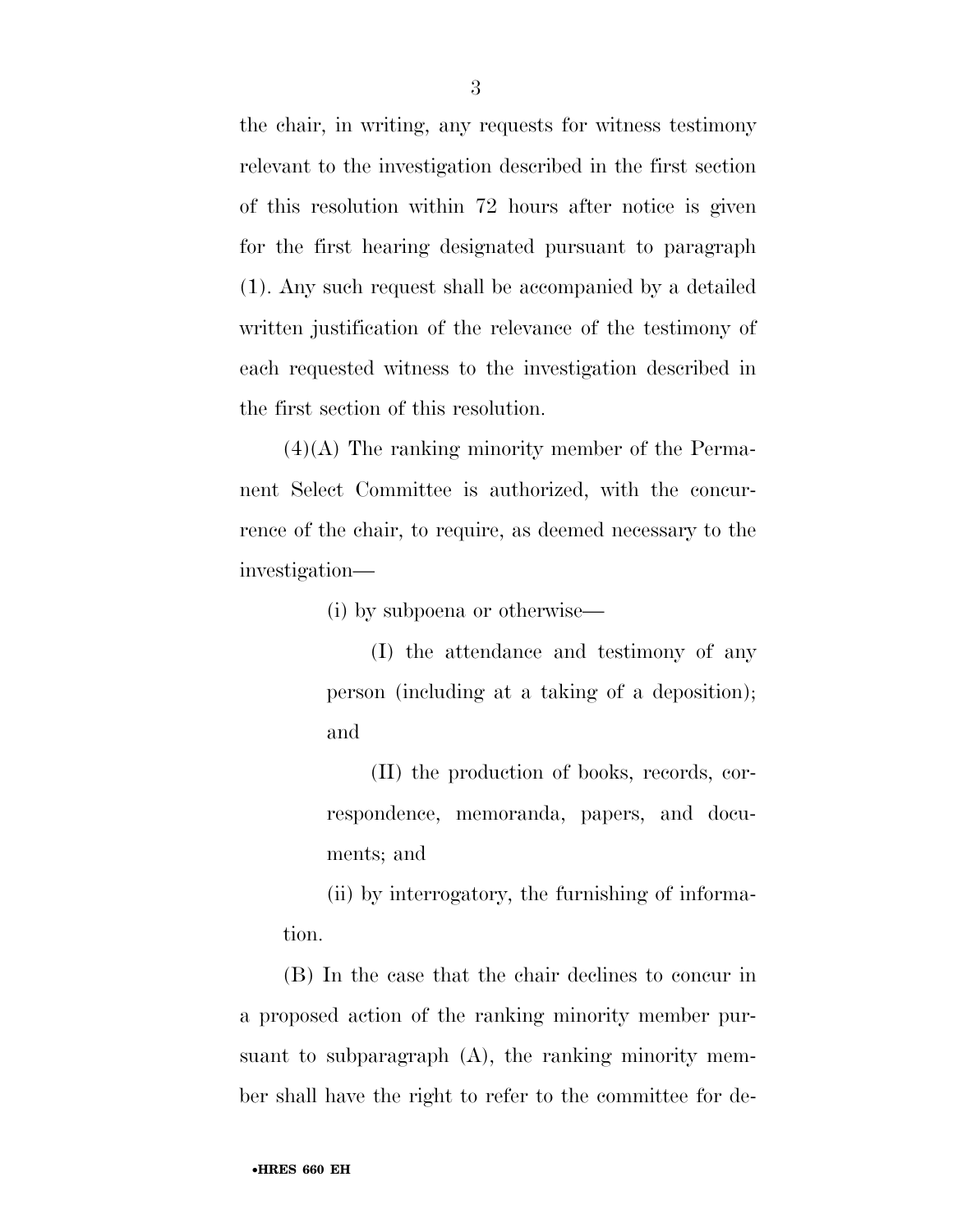cision the question whether such authority shall be so exercised and the chair shall convene the committee promptly to render that decision, subject to the notice procedures for a committee meeting under clause  $2(g)(3)(A)$  and (B) of rule XI.

(C) Subpoenas and interrogatories so authorized may be signed by the ranking minority member, and may be served by any person designated by the ranking minority member.

(5) The chair is authorized to make publicly available in electronic form the transcripts of depositions conducted by the Permanent Select Committee in furtherance of the investigation described in the first section of this resolution, with appropriate redactions for classified and other sensitive information.

(6) The Permanent Select Committee is directed to issue a report setting forth its findings and any recommendations and appending any information and materials the Permanent Select Committee may deem appropriate with respect to the investigation described in the first section of this resolution. The chair shall transmit such report and appendices, along with any supplemental, minority, additional, or dissenting views filed pursuant to clause 2(l) of rule XI, to the Committee on the Judiciary and make such report publicly available in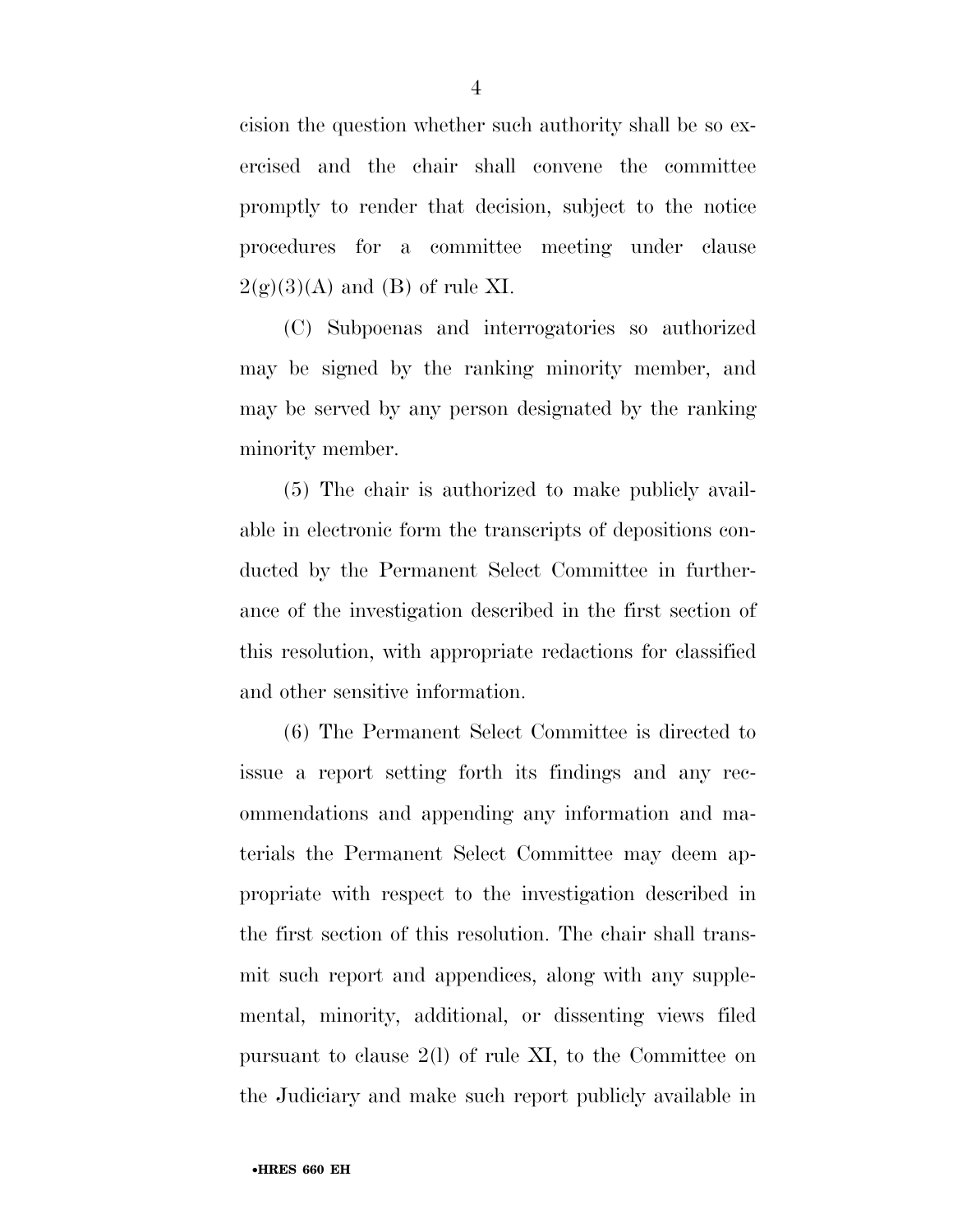electronic form, with appropriate redactions to protect classified and other sensitive information. The report required by this paragraph shall be prepared in consultation with the chairs of the Committee on Foreign Affairs and the Committee on Oversight and Reform.

#### **SEC. 3. TRANSMISSION OF ADDITIONAL MATERIALS.**

The chair of the Permanent Select Committee or the chair of any other committee having custody of records or other materials relating to the inquiry referenced in the first section of this resolution is authorized, in consultation with the ranking minority member, to transfer such records or materials to the Committee on the Judiciary.

## **SEC. 4. IMPEACHMENT INQUIRY PROCEDURES IN THE COM-MITTEE ON THE JUDICIARY.**

(a) The House authorizes the Committee on the Judiciary to conduct proceedings relating to the impeachment inquiry referenced in the first section of this resolution pursuant to the procedures submitted for printing in the Congressional Record by the chair of the Committee on Rules, including such procedures as to allow for the participation of the President and his counsel.

(b) The Committee on the Judiciary is authorized to promulgate additional procedures as it deems necessary for the fair and efficient conduct of committee hearings held pursuant to this resolution, provided that the additional proce-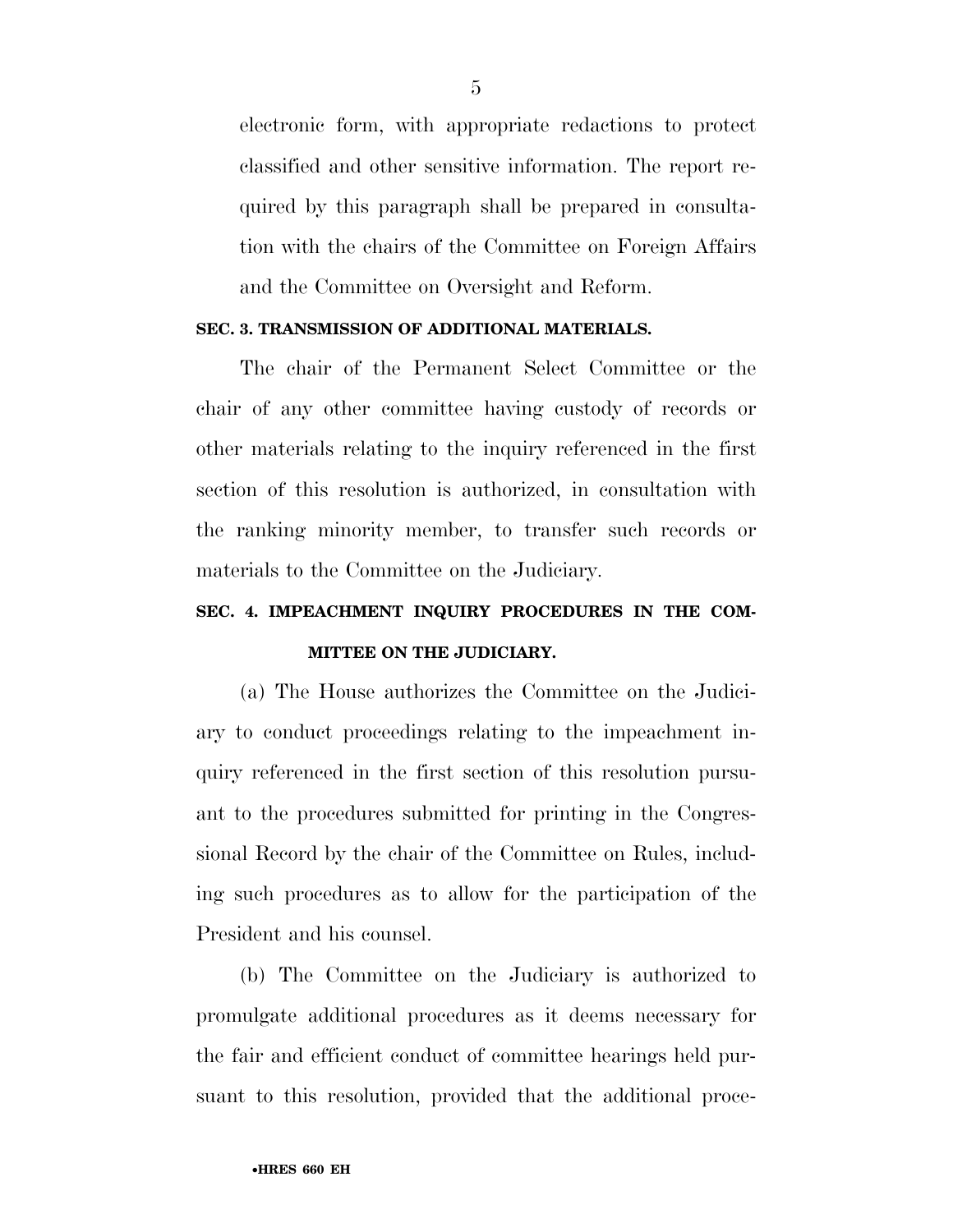dures are not inconsistent with the procedures referenced in subsection (a), the Rules of the Committee, and the Rules of the House.

 $(c)(1)$  The ranking minority member of the Committee on the Judiciary is authorized, with the concurrence of the chair of the Committee on the Judiciary, to require, as deemed necessary to the investigation—

(A) by subpoena or otherwise—

(i) the attendance and testimony of any person (including at a taking of a deposition); and

(ii) the production of books, records, correspondence, memoranda, papers, and documents; and

(B) by interrogatory, the furnishing of information.

(2) In the case that the chair declines to concur in a proposed action of the ranking minority member pursuant to paragraph (1), the ranking minority member shall have the right to refer to the committee for decision the question whether such authority shall be so exercised and the chair shall convene the committee promptly to render that decision, subject to the notice procedures for a committee meeting under clause  $2(g)(3)(A)$  and (B) of rule XI.

(3) Subpoenas and interrogatories so authorized may be signed by the ranking minority member, and may be served by any person designated by the ranking minority member.